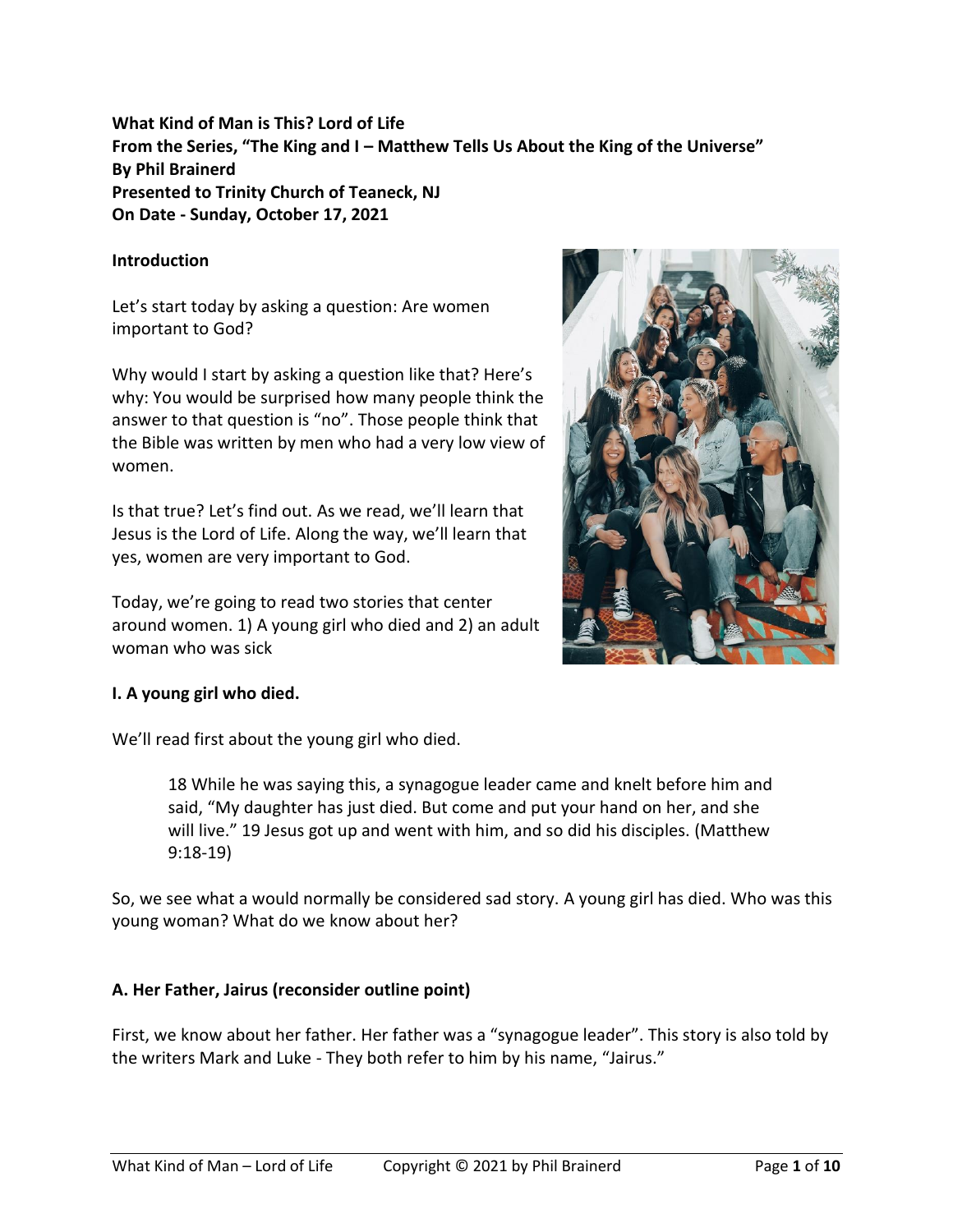Why is it important that Jairus was a "synagogue leader"? It's important because that makes him a prominent member of the religious leadership in Israel. And Jesus was very critical of that group. Back in his Manifesto, the sermon on the mount, Jesus said the following:

"For I tell you, unless your righteousness exceeds that of the scribes and Pharisees, you will never enter the kingdom of heaven." (Matthew 5:20)

This would seem to indicate that Jesus considered religious leaders such as scribes and Pharisees to be something other than righteous people. This was just one of many things that Jesus said that made him unpopular with this group.

Jairus is one of those people. He should be someone who doesn't have time for Jesus. Instead, we're told that he did something very unusual:

"While he was saying this, a synagogue leader came and knelt before him…" (Matthew 9:18)

Kneeling before someone is a gesture of deep respect. This man, Jairus, showed deep respect for Jesus. And the way he showed that respect is important: He showed that respect in front of a crowd. The Bible scholars who are listening know of another religious leader who visited Jesus. His name was Nicodemus. We read about him over in John chapter 3:

Now there was a man of the Pharisees named Nicodemus, a ruler of the Jews. This man came to Jesus by night…" (John 3:1-2(a))

Nicodemus was a ruler of the Jews who wanted to meet Jesus. Do you know how he did it? Nicodemus came to see Jesus *at night.* In other words, he came in secret so no one would know that he came.

Jairus was different. He came when there was a big crowd around. There could very well have been people from his synagogue in that crowd. If any of them reported his actions to other religious leaders, Jairus could be in trouble.

Question: What made him defy the rest of the religious leadership to show deep respect for Jesus? I think there were two things: We'll learn the first by looking at the request this man gives to Jesus.

"My daughter has just died. But come and put your hand on her, and she will live."

This man's daughter just died. When Luke tells this story, he adds that she was twelve years old, and she was his only daughter. What do we learn from this? This young lady was very important to her father. This was "daddy's little girl." Jairus must have loved her dearly, because he risked his reputation to save her.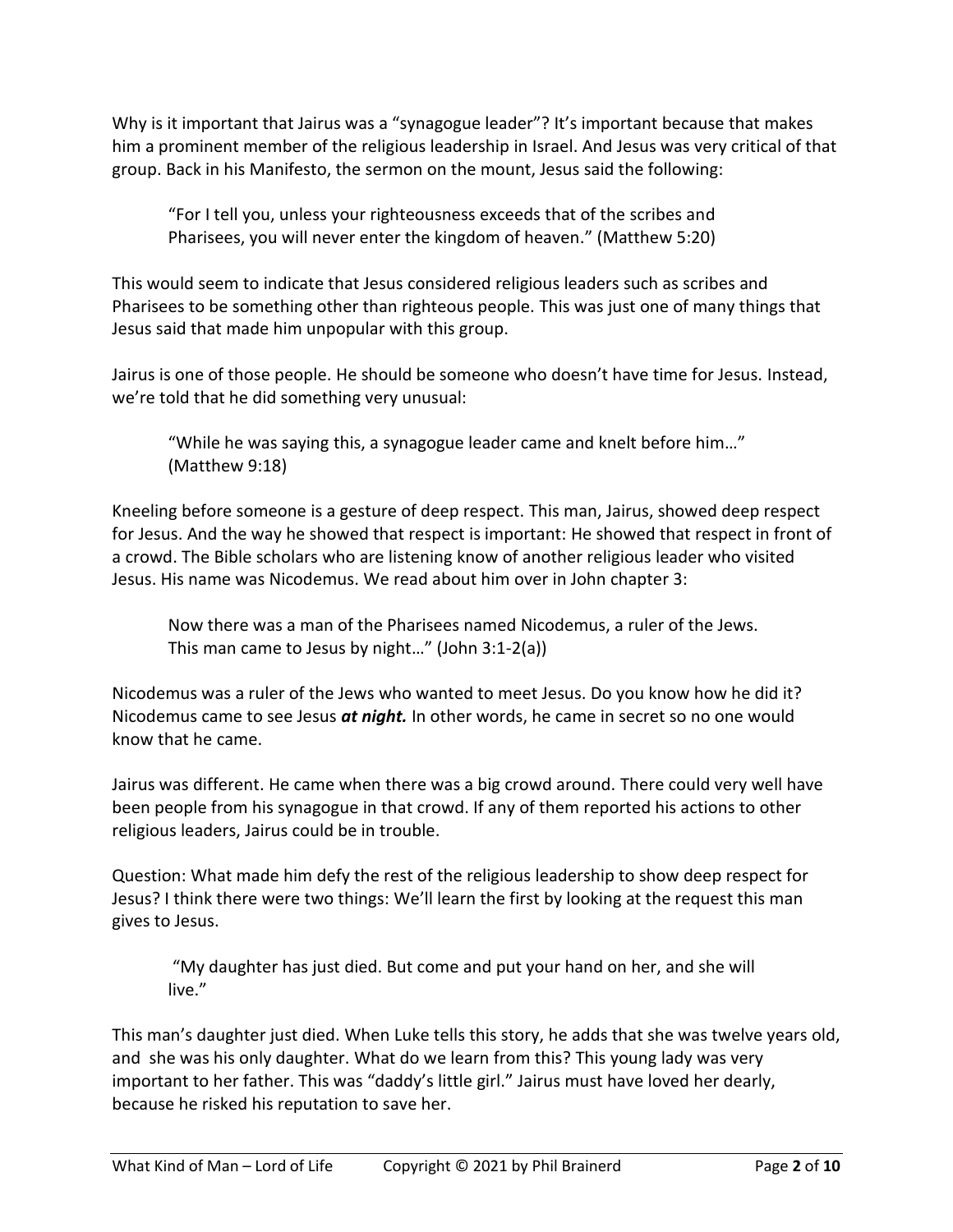Now, these actions tell us something more about Jairus: He believed in Jesus. *He believed that Jesus could save his daughter.*

We're told that Jesus did a number of miraculous things up to this point, so it's not hard to see why this man would think Jesus could perform another miracle. However, this one was different. Prior to this time, Jesus had healed some serious problems: Leprosy, paralysis, demon possession. If this man's daughter had any of those things, you could understand why he came to Jesus. *Up to this point though, Jesus didn't bring anyone back from the dead.*

Why would Jairus believe Jesus could do this? We need to understand: Jairus was a learned man. As a synagogue leader, he likely knew the Scriptures well. He would know two very important names: Elijah and Elisha. These were two of the greatest prophets of Israel. Each of them also did miraculous things. In fact, each of them did something that none of the other great prophets did: They each raised a person from the dead. We'll come back to that in a few minutes.

For now, let's look at what this means. Many in Israel spoke well of Jesus. They said he was a man of God. Jairus believed something more. He believed that Jesus was one of the greatest prophets to ever be seen in Israel - Someone on the level of Elijah and Elisha.

How did Jesus react to this man's request?

Jesus got up and went with him, and so did his disciples. (Matthew 9:19)

When Jesus heard this request, we're told he got right up. Let's recall the context: A few sessions back we learned that Jesus called Matthew. Matthew immediately invited Jesus to his home and threw a big party so all his friends could meet Jesus. Matthew was well off, so this could have been a ritzy party. The food was likely very good - It might have been the best food Jesus had in his life. So, it means something that Jesus put down the utensils and got right up.

I mentioned earlier that some people think the Bible is a book written by men who hold a low view of women. These people tell stories like "the Handmaid's Tale". In that story, the world is ruled by "religious people" who think that a woman's only purpose is to bear children for powerful families.

Sadly, there have clearly been people in history who held women in low esteem. Some of them were among the religious leadership of Israel. At one time, men were taught to pray the following prayer: "Thank you for not making me a gentile, a slave or a woman." Note: "woman" was last after gentile and slave.

Does the Bible teach this kind of attitude? Does the Bible teach a low view of women? Is that what Jesus taught his followers?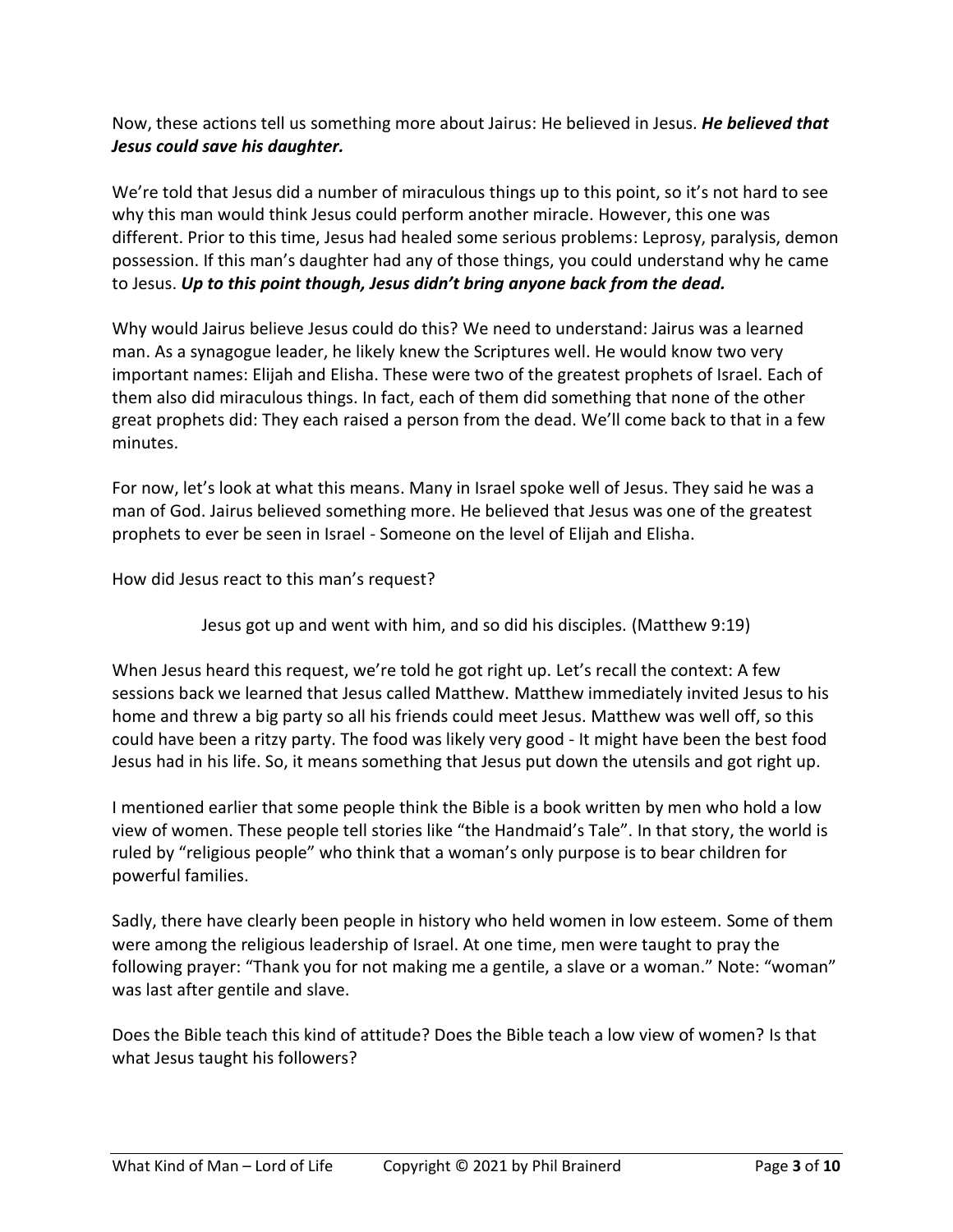Let's talk about what would have happened so far in this story if the Bible was full of men who held a low view of women. First, Jairus, the synagogue leader, would not have bothered to come to Jesus for his daughter. He could stay home and try to have more children. If his wife was too old, he could divorce her and find someone younger. But that's not what he did. This man had two women in his life, and he loved them both. He loved them both so much that he put his reputation on the line to come to Jesus for help. *Jairus, the synagogue leader, did not have a low view of women.*

How about Jesus? Remember, Jesus is enjoying a fine meal. Imagine, Jesus is working on a beautiful leg of lamb. Jairus comes in with his request. Jesus could have said, "What's the matter with you? Can't you see I'm eating? Look at this beautiful food. Can you smell the dessert cooking? You want me to leave all this for *a girl*? Come on, a *girl?* Get out of here!"

No, Jesus saw a man who had deep love for his daughter. Jesus knew what Jairus, a synagogue leader, was risking to make a public request like this. So, without a thought, Jesus puts down his utensils and leaves the party. And note: This party was given in his honor.

*From this we can see that Jesus did not have a low view of women.* He apparently thought this little girl was very important.

Now, at this point, Matthew does something interesting. He includes a side story about another woman who Jesus meets before he arrives at the home of Jairus. It's a nice dramatic effect. Because of time, let's complete the story of the little girl, and we'll come back to that second story.

## **II. An adult woman who was sick**

When Jesus entered the synagogue leader's house and saw the noisy crowd and people playing pipes, he said, "Go away. The girl is not dead but asleep." But they laughed at him. (Matthew 9:23-24)

We're told there's a noisy crowd at the home of Jairus. In our modern world, when someone dies, everyone is quiet. Not so in ancient Jewish culture. Part of Jewish culture involved proper actions when someone died. People were to be very expressive when they mourned. In fact, they were to make such an act of mourning, that they hired help. They hired people whose job was to wail and cry at the top of their lungs. They hired musicians who were to play funeral music - Loud music. Even the poorest of people were required to have at least one professional mourner and one pipe player.

Jairus was a leader, so he likely had the money to hire more. And they were all working for their money, so Matthew says it was a noisy crowd.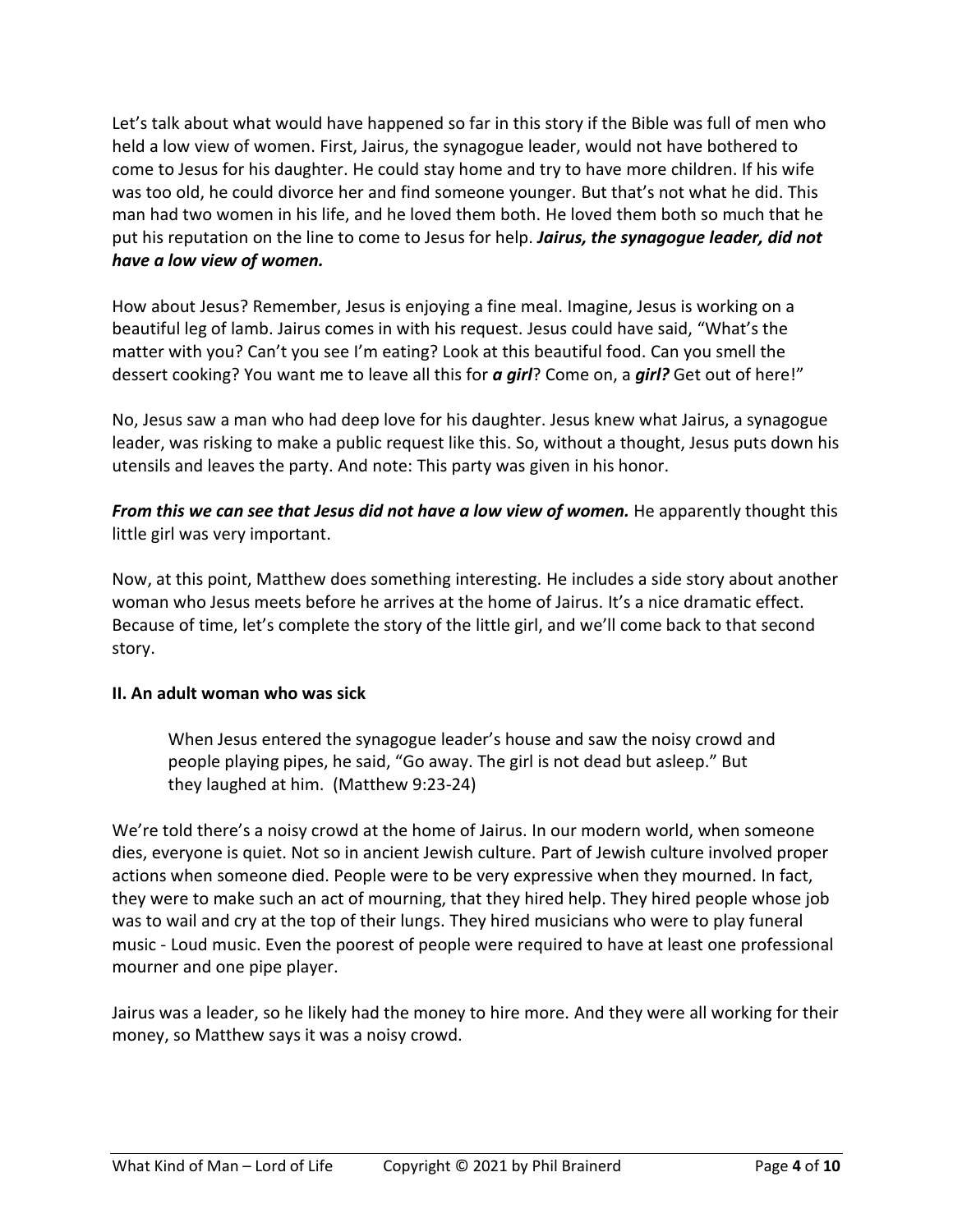Jesus says two things to this crowd: First, "Go away." Remember, it's a noisy crowd, so he likely had to say that very loudly. Second, as an act of grace, he gave a word of explanation. "The girl is not dead, but asleep."

Remember, this is a group of professionals. They've seen lots of dead people. They know dead when they see it. If this little girl was asleep through all the noise they were making, she was a very sound sleeper. No, in their minds, she was dead. It was so obvious to them that they broke out laughing.

Jesus doesn't waste any time reasoning with them. Let's read on.

After the crowd had been put outside, he went in and took the girl by the hand, and she got up. News of this spread through all that region. (Matthew 9:25)

Understand, Jesus knew she was dead, too. He came from the realms of heaven, from eternity. When Jesus sees someone that we would consider to be dead, he sees their whole existence. He sees their life - He sees their afterlife. To him, the point in life where our hearts stop is just a stage. It's just one step in our existence. He knew that it was well within his power to pull the process of death back one step. He took her by the hand, and she got up.

As we mentioned, Mark tells the story from his perspective. He adds a detail – a touching detail:

41 He took her by the hand and said to her, "Talitha koum!" (which means "Little girl, I say to you, get up!"). 42 Immediately the girl stood up and began to walk around (she was twelve years old). (Mark 5:41-42)

Jesus could have healed this girl from a distance. He could have said the word, and everything would have been fixed. And, he could have finished dessert.

But he wasn't content to do that. He wanted to be there to speak to the girl with endearing terms. "Little girl, get up." He wanted to hold her hand, so she wouldn't wake up in a dark room alone.

Also, I believe he wanted to give Jairus a special reward. Let's read the story of Elijah raising a young boy from the dead:

(Elijah) ...cried out to the Lord, "Lord my God, let this boy's life return to him!" (I Kings 17:21)

And the boy, who had died, came back to life. But for the little girl, Jesus said something different:

"Little girl, *I say to you*, get up." (Mark 5:41)

And she did.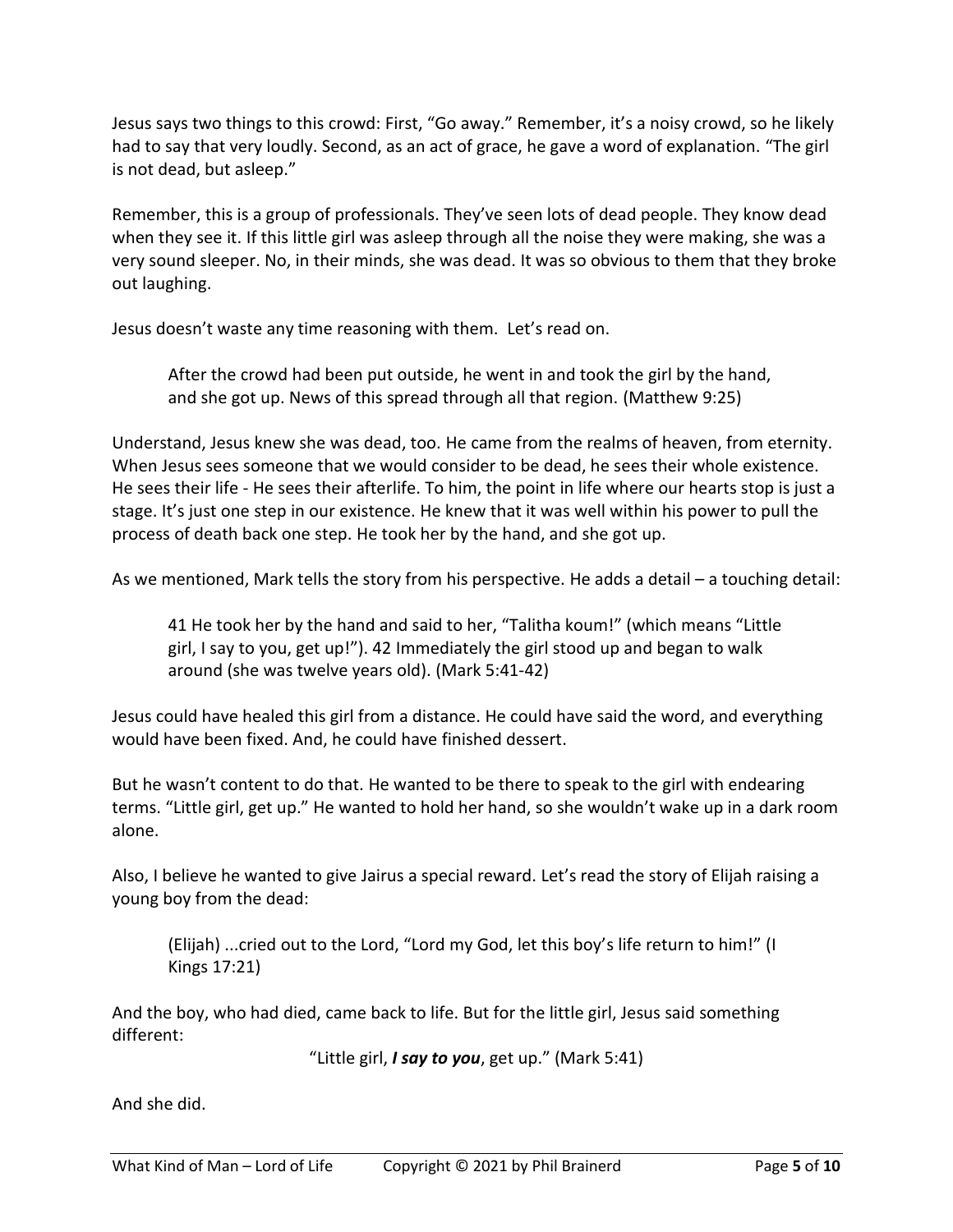When faced with a dead boy, Elijah had to pray to God for help. When faced with a dead little girl, *Jesus gave the command himself*. Jairus believed that a great prophet had arrived, someone on the level of Elijah. In doing what he did, Jesus said, "No, someone much greater than Elijah is here." Jesus gave Jairus a very special insight - One that others hadn't seen yet.

What kind of man is this? What kind of man was Jesus? He is the Lord of life. John said it in his book about Jesus.

In him was life, and that life was the light of all mankind. (John 1:4)

Jesus could give the command, and the dead were raised. He could do that because he was God visiting the face of the earth. He is the source of all life.

We've just learned something vitally important about Jesus. Let's ask a question: Is the life that Jesus gives limited to only the realms of life and death? Or is there something even more?

We learn that by looking at the second woman.

## **II. The Second Woman**

20 Just then a woman who had been subject to bleeding for twelve years came up behind him and touched the edge of his cloak. 21 She said to herself, "If I only touch his cloak, I will be healed." (Matthew 9:21-22)

This woman was sick. Not with a kind of sickness that kept her in bed - She was capable of walking around. We're told she was bleeding. What did that mean? The Hebrew people were very subtle in their speech. "Bleeding" might have referred to any open wound. However, most commentators believe she had a problem with her uterus. Maybe a tumor, maybe something else. We don't know for sure.

This created problems on all levels. First, it created physical problems. When you're bleeding all the time, it makes you tired. This woman was likely in a state of being constantly worn out. Add to this, at that time, there was no running water, so it was very difficult to bath.

On the next level, blood was thought of as the symbol of life force. Your blood was the aspect of life that gave you spiritual energy. Have you ever heard someone say something like, "Things are really rough right now – I feel like the life is being sucked out of me." Have you ever felt like that? That's how this lady felt all the time.

Now, even worse, because blood was the symbol of life, bleeding hurt a person's ability to worship. They were thought to be ceremonially unclean. This means they couldn't worship in the temple. They weren't even supposed to touch anyone for fear that the other person would become unclean, too.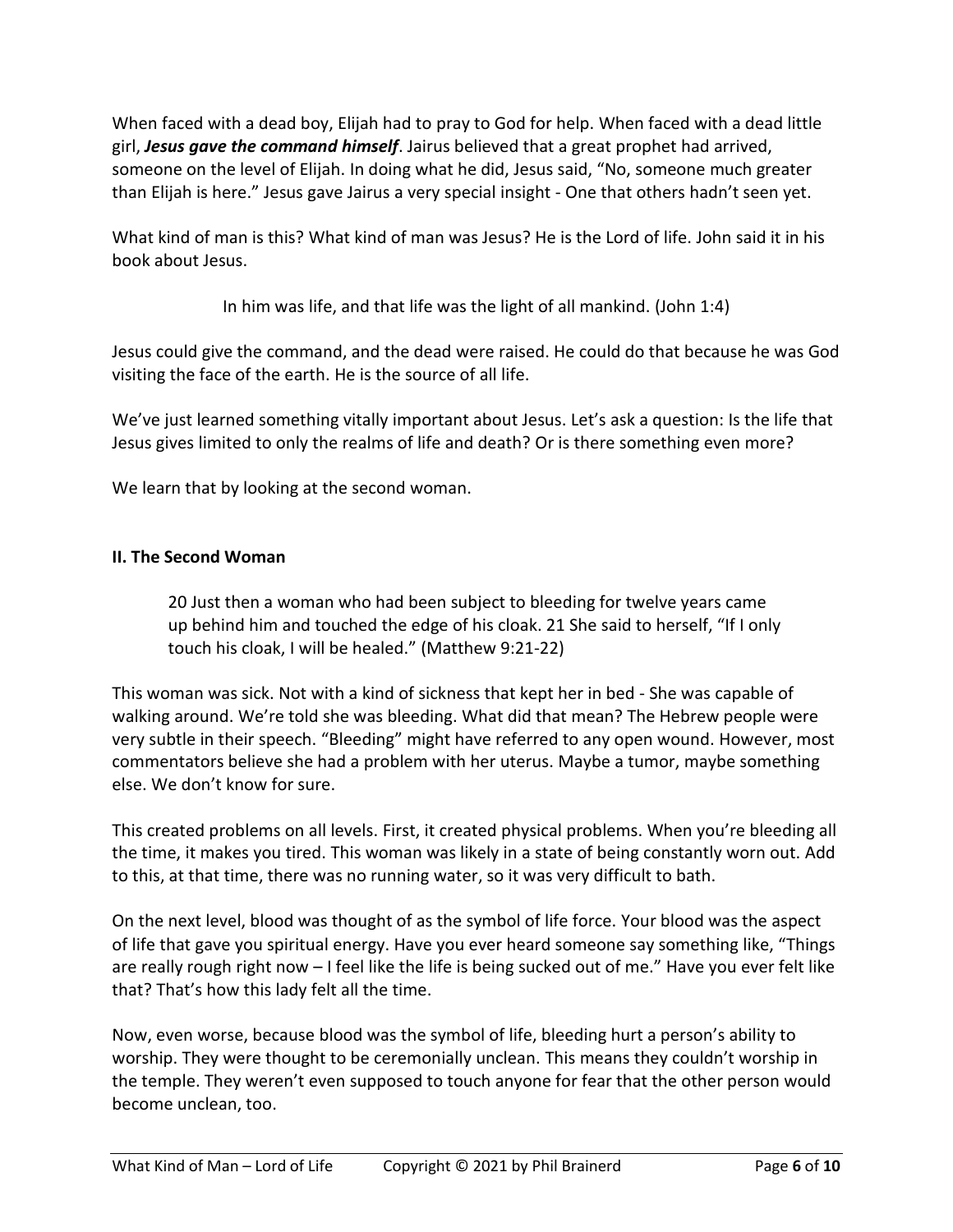Maybe worst of all, a woman was not to have contact a man when she was bleeding. This woman had been bleeding for 12 years. If she contracted this illness before she was married, she could not marry. If she contracted the illness after being married, she could have no contact with her husband.

So, this poor woman's life empty on many levels. It gets worse when you hear Mark tell the story:

26 She had suffered a great deal under the care of many doctors and had spent all she had, yet instead of getting better she grew worse. (Mark 5:26)

This lady tried everything. She went to multiple doctors. They were all happy to take her money and give her nothing in return. So, she's drained of life. She's drained of money. Her only hope is a man named Jesus. *But she's a woman. Is Jesus going to have time for her?*

She says: "If I only touch his cloak, I will be healed." She figures Jesus is so powerful, if she can just get close enough to touch his clothing, she'll be healed. That's now much faith she had in Jesus. How does that turn out?

22 Jesus turned and saw her. "Take heart, daughter," he said, "your faith has healed you." And the woman was healed at that moment. (Matthew 9:22)

It turns out that for one more person, faith mattered. This woman was healed. No more bleeding. No more feeling like life was being drained out of her every minute. She could go home and get back to enjoying life.

Now, let's say Jesus was an uncaring man who didn't value women. Here's what might have happened: He might have said, "Lady, who do you think you are touching me like that? Did you ask my permission? Don't you know that you could have made me unclean, too? I ought to slap you for that!"

No. Jesus is kind to this woman. Jesus knows what she's been going through. He gives her a word of encouragement. And he helps her.

Apparently, even though she was a total stranger, this woman was valuable to Jesus.

## **III. What does this mean for us today?**

Now that we've heard these stories, we can ask, "What does this mean for us today?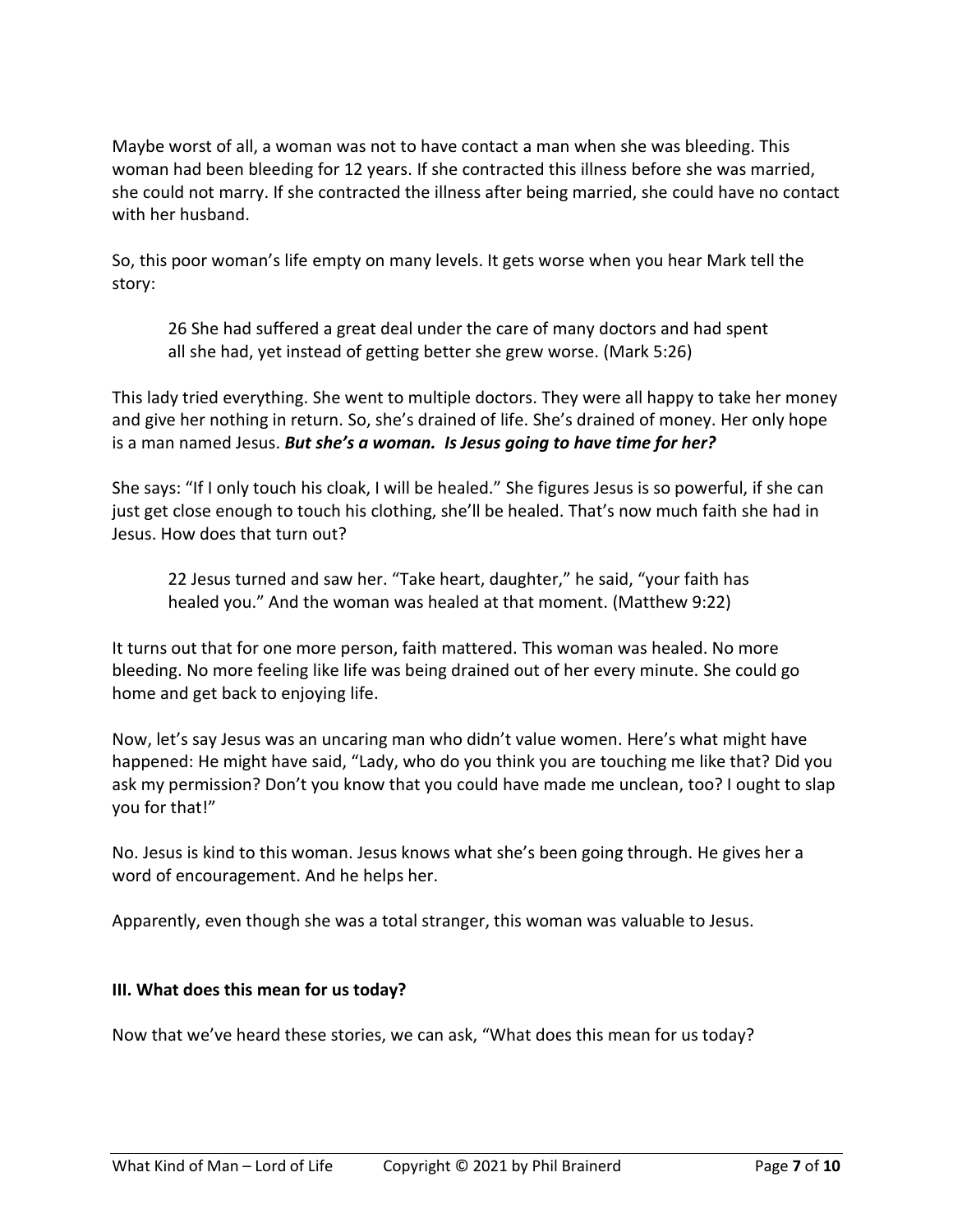### **A. Are women unimportant to God?**

Back to our opening question: Does the Bible teach that women are unimportant? No! Not at all! We have just seen a man who loved his wife and his daughter so much that he put his reputation at risk to ask Jesus for help. And we saw that Jesus was happy to help. We saw a woman who was sick. She was just as important to Jesus as any man.

Here's what the apostle Paul tells us later:

26 So in Christ Jesus you are all children of God through faith, 27 for all of you who were baptized into Christ have clothed yourselves with Christ. 28 There is neither Jew nor Gentile, neither slave nor free, nor is there male and female, for you are all one in Christ Jesus. (Galatians 3:26-28)

All people are valuable to God.

#### **B. Jesus is the source of all life.**

Next, Jesus is the source of all life.

"I am the resurrection and the life. The one who believes in me will live, even though they die; 26 and whoever lives by believing in me will never die. (John 11:25-26)

Jesus is the one who can bring people from death to life. And it's not just life for a little while. We have that on earth. Jesus gives us eternal life. If we believe in Jesus, we will never die. Our bodies may stop moving, but we will live on.

When Jesus said this, he was talking with a woman named Martha. Here's what he said next: "Do you believe this?" That's an important question for us today: *Do we believe this?*

Jesus does not always raise our friends from the dead so that we can enjoy them in this life. In fact, that's quite rare. But he always gives eternal life to those who believe. So, followers of Jesus can enjoy their friends in heaven forever.

#### **C. Jesus offers abundant life now.**

Finally, the life that Jesus gives isn't limited to the realms of life and death. John tells us something that Jesus said:

I have come that they may have life, and have it to the full. (John 10:10)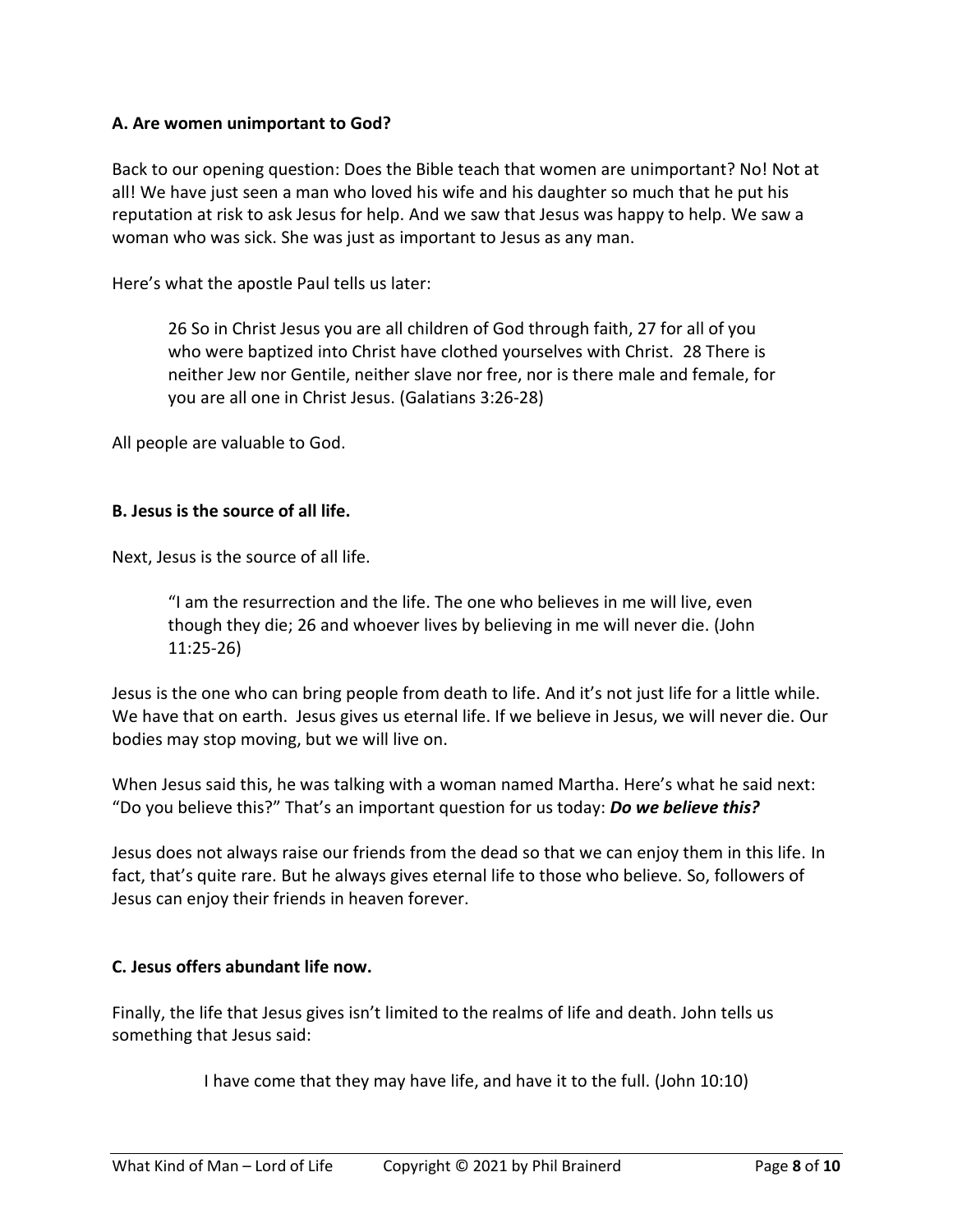Jesus wants you to have a full, rich life. When he healed the woman with the bleeding problem, she could return to her family. If she wasn't married, she could now do so. If she was married, she could go home to her husband and enjoy him, and he could enjoy her. Jesus cares about things like that.

The little girl who died lost her life at the age of 12, just before she could start preparing for her family. Now, she could have one.

These two women could not only have life in terms of existing on the earth, but they could also enjoy all the wonderful things that go with being human.

Here's where we run into an important topic. You might say, "Jesus doesn't always heal. He doesn't always fill our lives with good things. Sometimes things go wrong - Horribly wrong."

That's right. Here what the apostle Paul said about that:

Therefore, since we have been justified through faith, we have peace with God through our Lord Jesus Christ, through whom we have gained access by faith into this grace in which we now stand. And we boast in the hope of the glory of God. Not only so, but we also glory in our sufferings, because we know that suffering produces perseverance; perseverance, character; and character, hope. And hope does not put us to shame, because God's love has been poured out into our hearts through the Holy Spirit, who has been given to us. (Romans 5:1-5)

Friends, Jesus is so powerful, that he can even give us an abundant life through suffering. He can bring life to our darkest moments *if we will let him*.

Let's pull this together.

## **Conclusion**

Are women important to God?

Today, we met a young girl who died. We met an adult woman who was sick. Jesus gave life to them both. They are just two of the many women that are shown in the Bible to have great value to our Lord.

Jesus told a woman named Martha that he was the resurrection and the life. Then he asked: "Do you believe this?

Friends, do you believe this? If you've never come to the point in your life where you have believed in the eternal life that Jesus offers, let us tell you how. See the links at the end of this